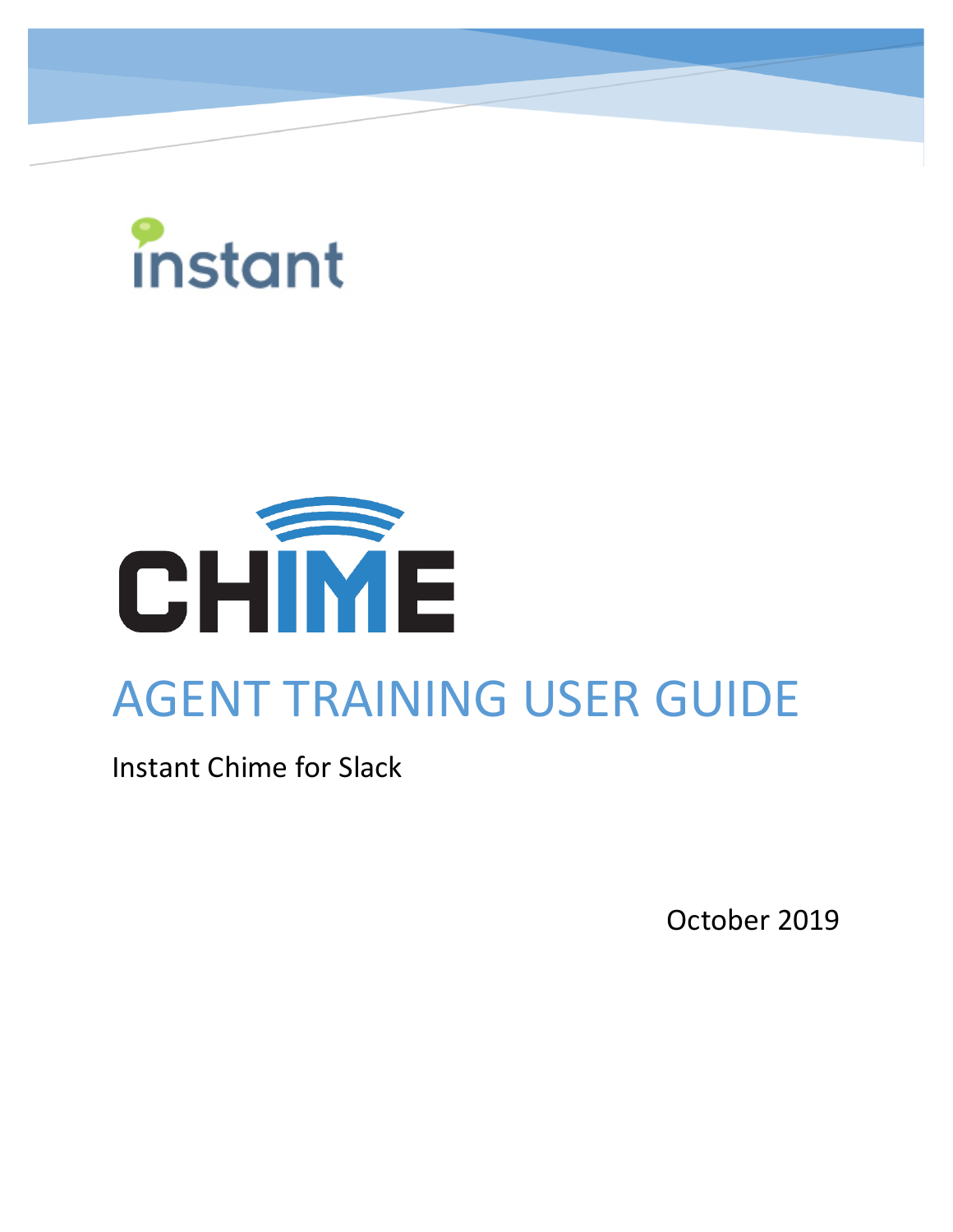#### **Copyright and Disclaimer**

This document, as well as the software described in it, is furnished under license of the Instant Technologies Software Evaluation Agreement and may be used or copied only in accordance with the terms of such license. The content of this document is furnished for informational use only, is subject to change without notice, and should not be construed as a commitment by Instant Technologies. Instant Technologies assumes no responsibility or liability for any errors or inaccuracies that may appear in this document. All information in this document is confidential and proprietary.

Except as permitted by the Software Evaluation Agreement, no part of this document may be reproduced, stored in a retrieval system, or transmitted in any form or by any means, electronic, mechanical, recording, or otherwise, without the prior written permission of Instant Technologies.

Copyright © 2005 - 2019 Instant Technologies, All rights reserved.

#### **Trademarks**

All other trademarks are the property of their respective owners.

#### **Contact Information**

See our Web site for Customer Support information. <http://www.instant-tech.com/>



**ISV/Software Solutions**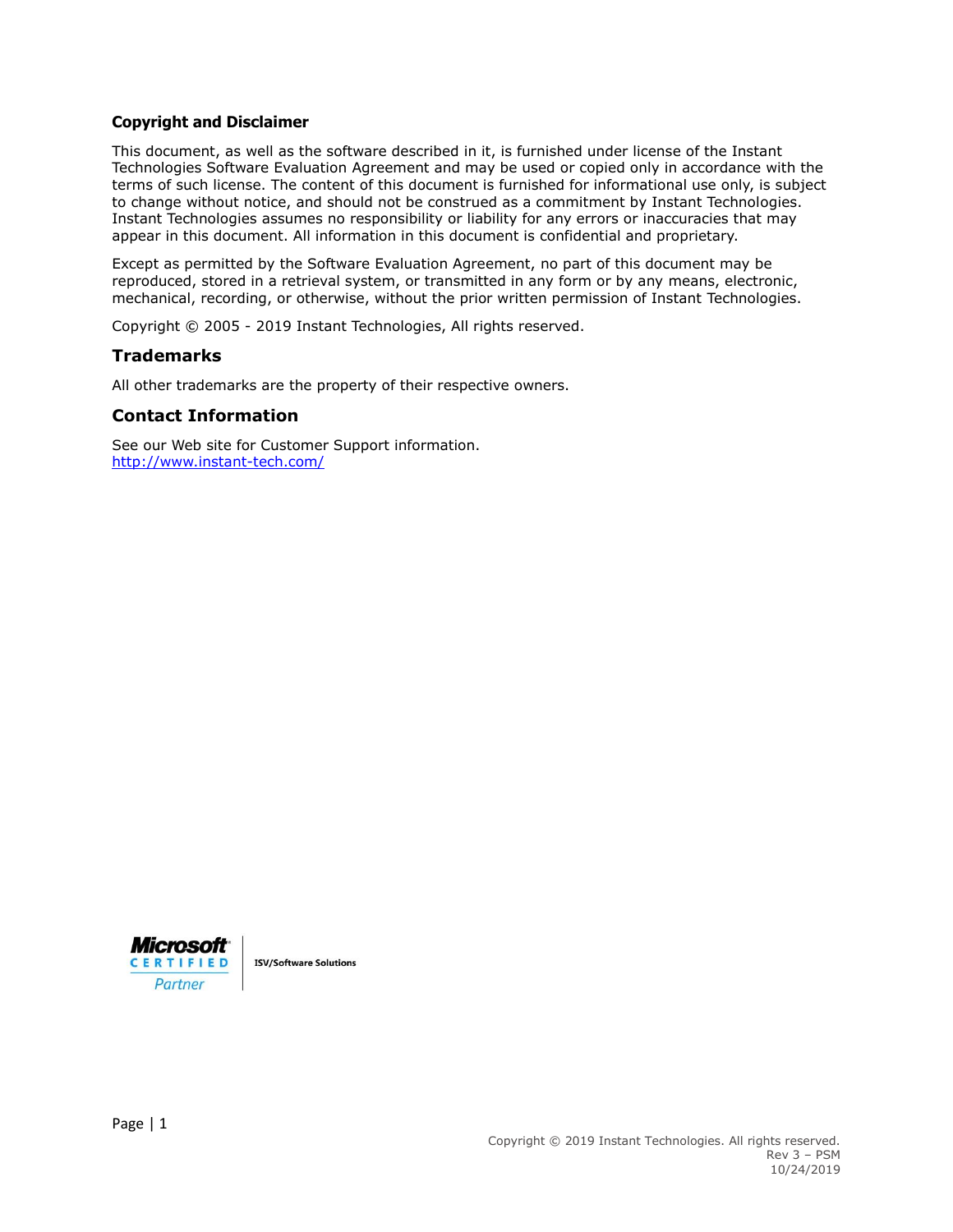# Contents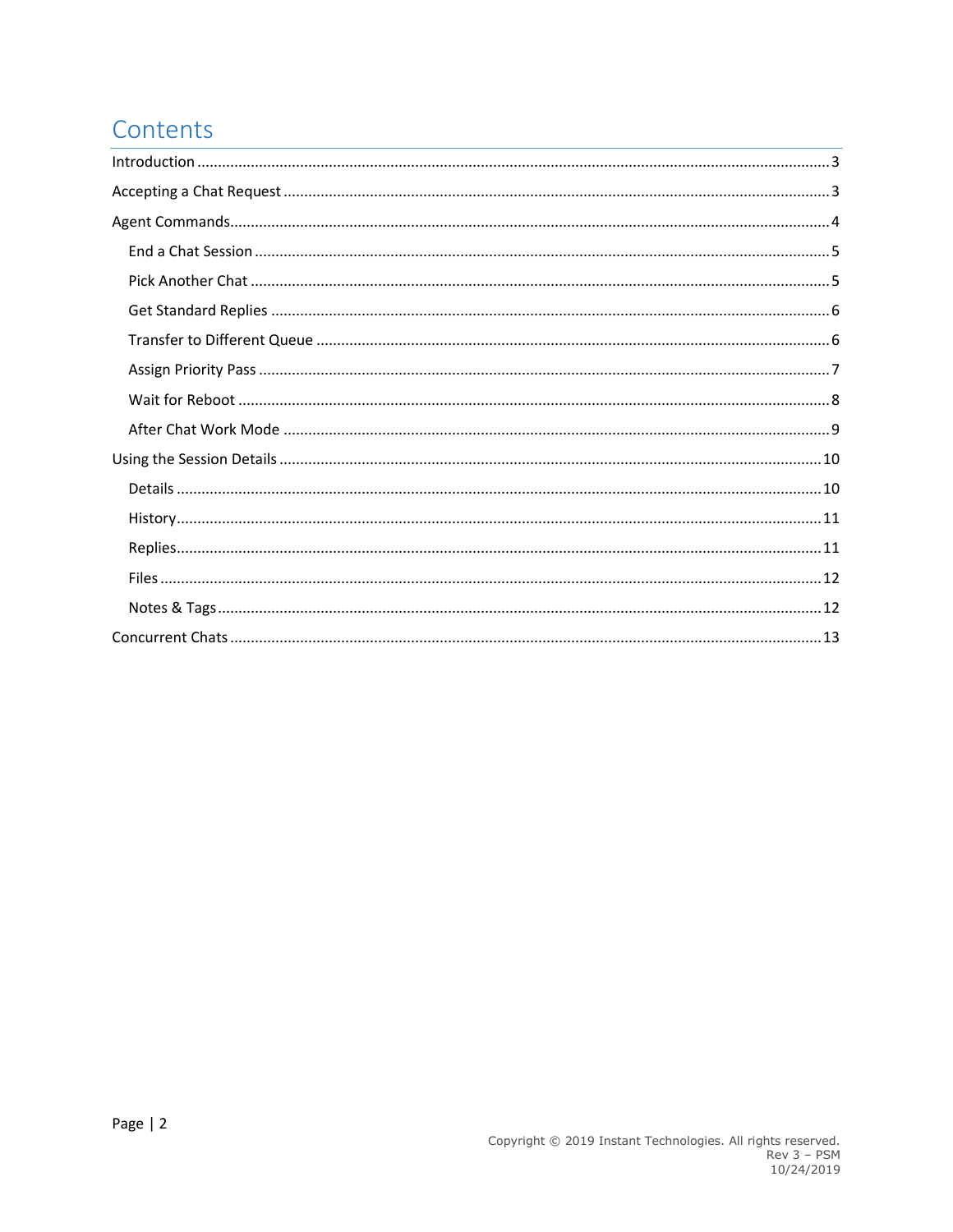# <span id="page-3-0"></span>Introduction

This document is designed to help those who are configured as agents in the process of learning how to use Chime for Slack. We will provide information on how to accept chat requests from guests, viewing the agent dashboard and individual chat history, directions on how to use the Agent commands give you access to After Chat Work Mode, Standard Replies, Priority Pass, and more.

# <span id="page-3-1"></span>Accepting a Chat Request

As an agent who will be helping guests in Chime, you will be prompted in your Slack client with notifications of requests. To accept requests, you must be signed in to your Slack client and your status must be available. All chat requests will be sent to you through a Slack Channel that your organization has created. You will want to monitor this channel so see any new chat requests.

Follow these steps to accept a chat request:

1. **Click on the "Pick Chat" button** when a new chat session appears in the Slack Channel. This will accept the chat session and connect you with the guest. You will receive a Direct Message from one of the Chime Bots on the left hand side of the Slack Client



Figure 1: Incoming Request

2. Click on the chat conversation you received a notification for. The initial message you receive from Chime should similar to the one shown below (Figure 2)



Figure 2: Chat Connected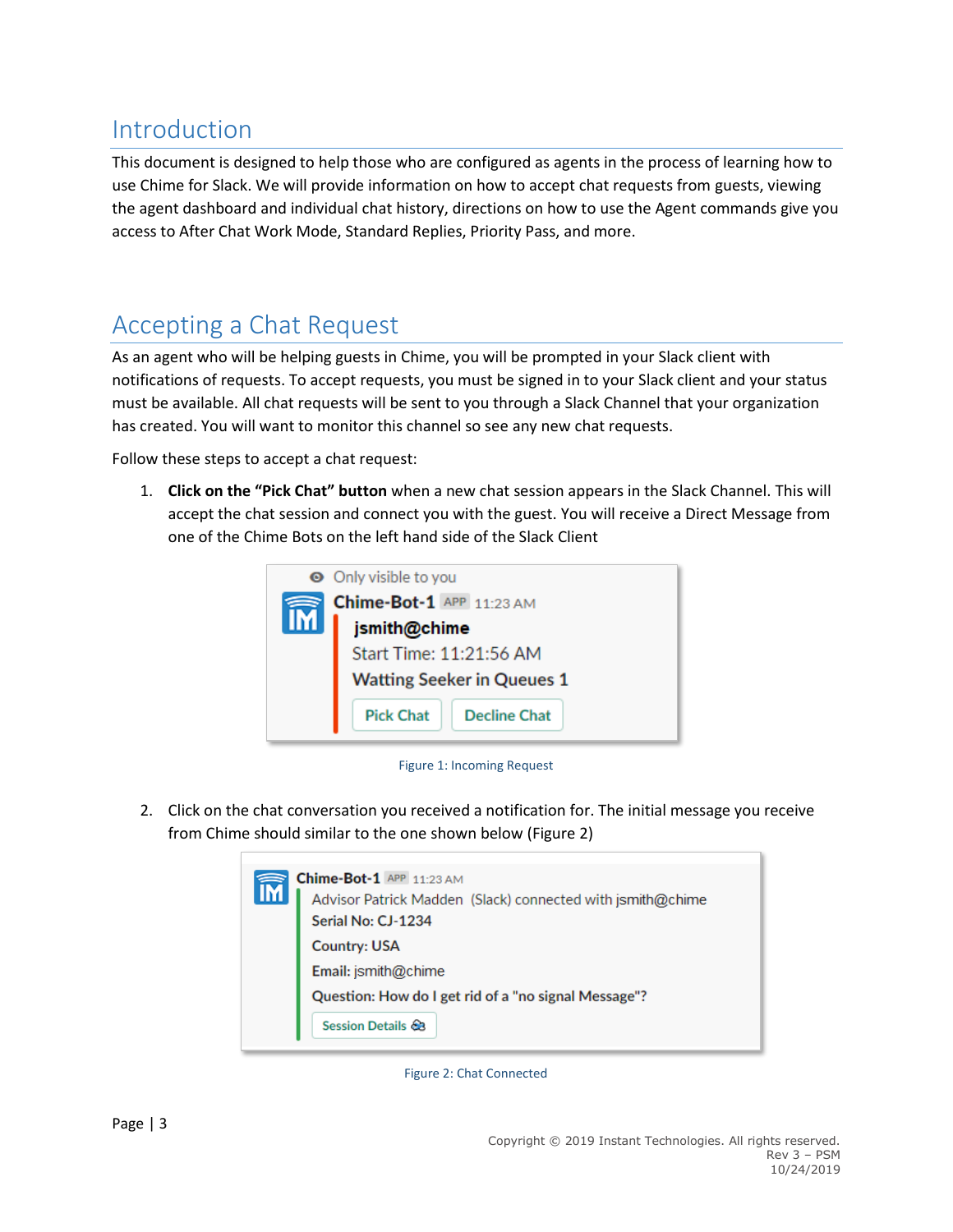3. You are now connected with the guest. You should see the guest's question, and you can now chat with the guest.

| Patrick Madden 12:00 PM<br>Hello                                                                                                                                   |
|--------------------------------------------------------------------------------------------------------------------------------------------------------------------|
| How can I help you?                                                                                                                                                |
| Chime-Bot-1 APP 12:00 PM<br>[seeker3@chime] I need some help with my printer<br>[seeker3@chime] it won't restart                                                   |
| Patrick Madden 12:01 PM<br>DO you have a model number for the printer?<br>I can help if you can find that                                                          |
| Chime-Bot-1 APP 12:01 PM<br>[seeker3@chime] I was able to have it restart it seems to be working correctly now<br>Patrick Madden 12:01 PM<br>Okay, Have a nice day |

Figure 3: Conversation with a Guest

## <span id="page-4-0"></span>Agent Commands

Agents using Chime have many different features available to them in the Slack client. In Chime, these features are called **Agent Commands**. To use Agent Commands, you simply enter the command you want to use and send the message in the chat conversation or in the Chime Notifications Slack channel.

All Agent commands begin with "/chime" then the name of the command. If you type in "/chime" in to the message box, a menu of all possible Agent Commands will appear allowing you to pick the command instead of typing the entire thing or remembering the names of each one.



Figure 4: List of Chime Agent Commands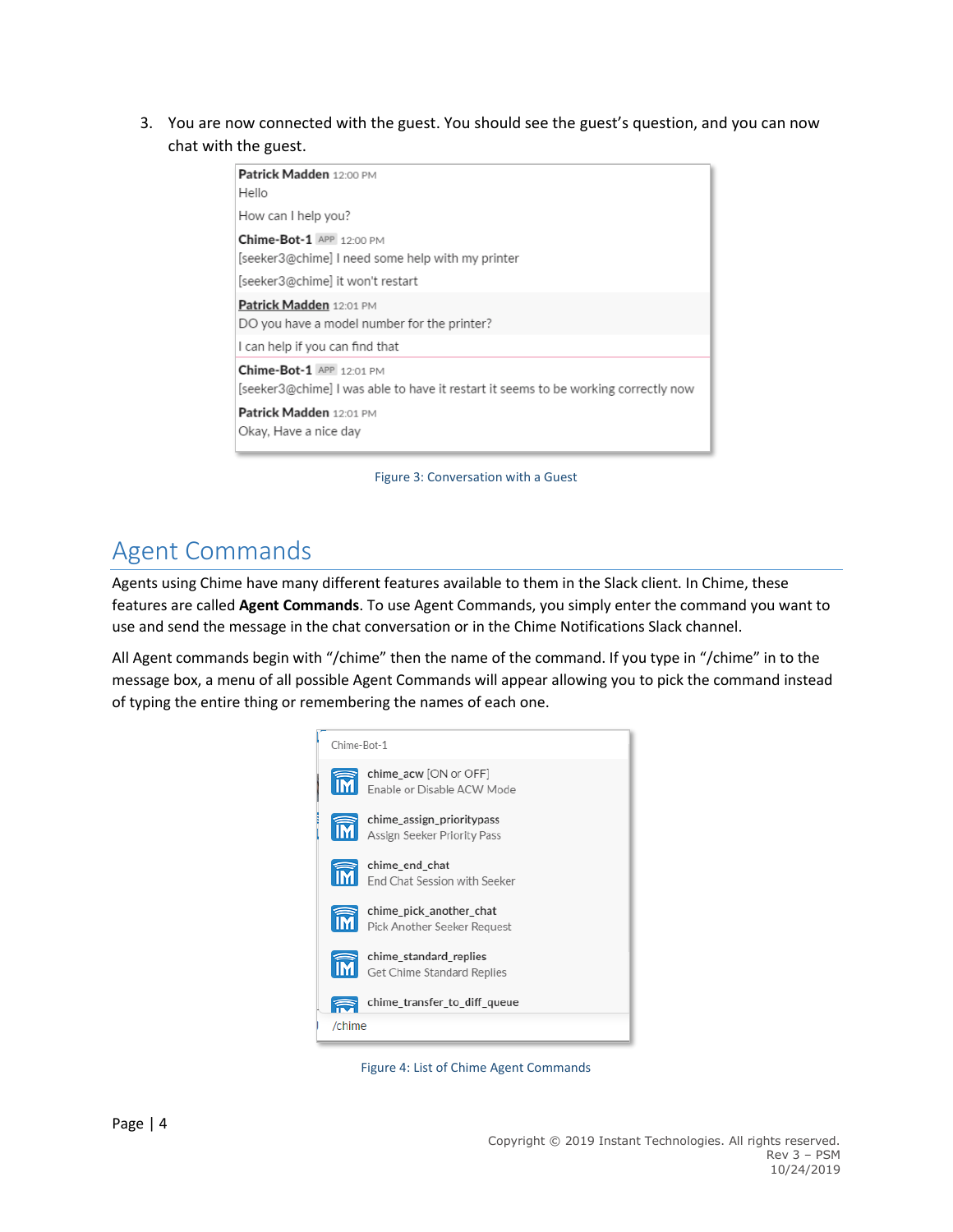## <span id="page-5-0"></span>End a Chat Session

The command to end a chat session is the most important of the Agent Commands. After each chat session has reached its conclusion, either the agent or the guest must end the chat session. This command only works in the chat session that you are connected to, if entered in the Chime notification channel, it will have no effect.

To use the End Chat Session command:

- 1. Type the command "/chime\_end\_chat" in the chat session or pick it from the list of Chime commands
- 2. Enter the command into that chat session. You will receive a message saying the Chat has been ended. At this point the chat session you were in is completed and you are able to accept another chat session.



Figure 5: End a Chat Session

## <span id="page-5-1"></span>Pick Another Chat

The pick another chat command can be used by agents to accept a new chat session. This can be used for handling multiple chat sessions at once, or for accepting a new chat session after a different chat session has ended. This command must be used in the notification channel and not in chat sessions. If used in a chat session the command will have no effect.

To use the Pick Another Chat command:

- 1. Type the command "/chime\_pick\_another\_chat" in the notification channel or pick it from the list of Chime commands
- 2. Enter the command into the notification channel. Chime will notify you that the command has been received and a new chat session will be accepted if there are any currently waiting.



Figure 6: Accepting a New Chat Session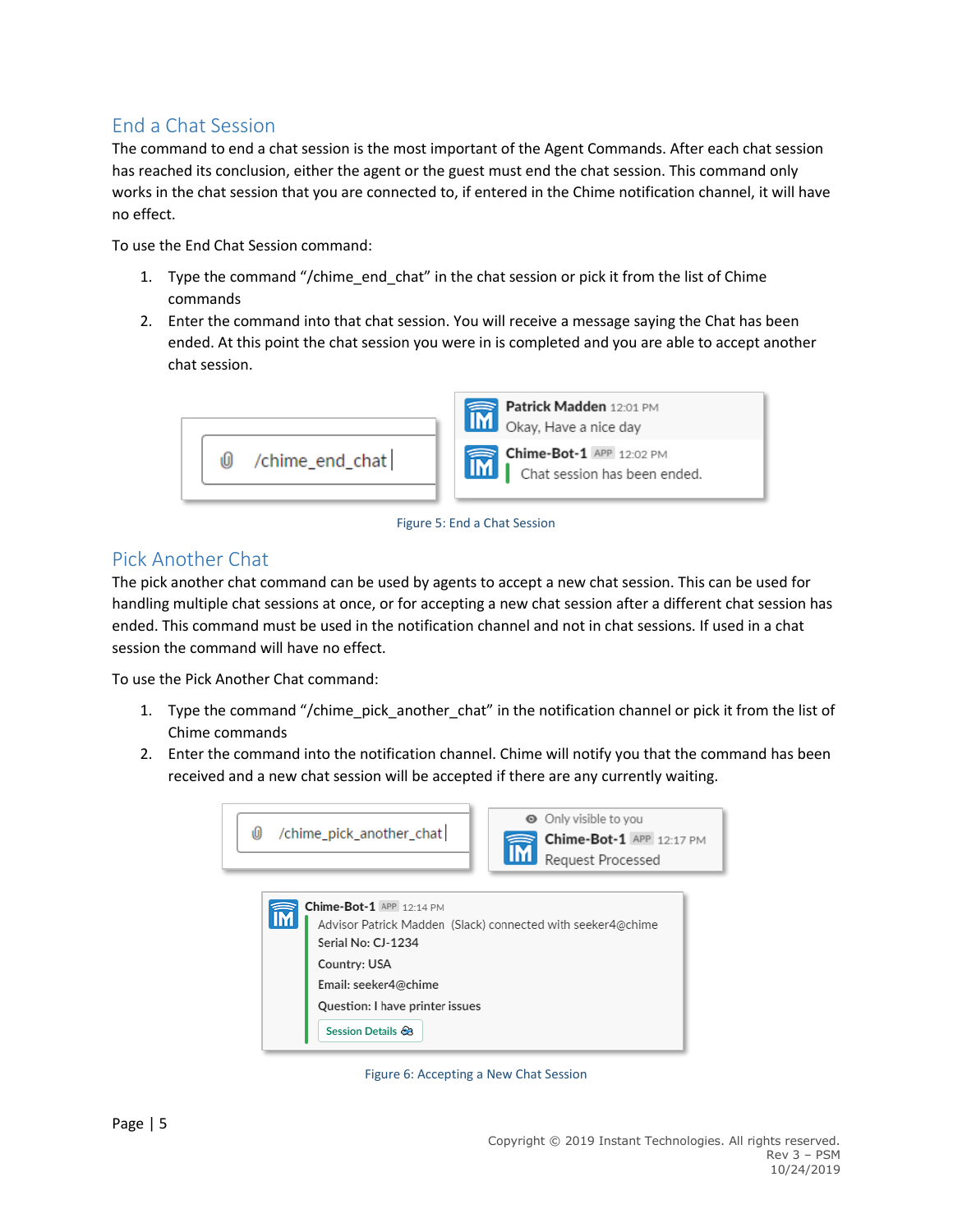## <span id="page-6-0"></span>Get Standard Replies

The Get Standard Replies command can be used by agents to use any of the Standard Replies assigned to the Queue that the chat is in. Standard Replies are a set of messages and phrases that can be sent to the guest to prevent typing out the same phrase every time. This command must be used in the chat session and not in notification channel. If used in a notification channel the command will have no effect.

To use the Get Standard Replies command:

- 1. Type the command "/chime\_standard\_replies" in the chat session or pick it from the list of Chime commands.
- 2. Enter the command into the chat session. Chime will open up a modal that lets you pick the Standard Reply that you want to send.



Figure 7: Enter the Standard Reply Command

- 3. Chose a standard Reply from the dropdown menu.
- 4. Click the **Submit** button to send the Standard Reply to the guest

| <b>Standard Replies</b>                                     | ×            | <b>Standard Replies</b><br>×                     |  |
|-------------------------------------------------------------|--------------|--------------------------------------------------|--|
| <b>Standard Replies</b>                                     |              | <b>Standard Replies</b>                          |  |
| Select Standard Replies                                     | $\checkmark$ | <b>Select Standard Replies</b><br>$\checkmark$   |  |
|                                                             |              | <b>Select Standard Replies</b>                   |  |
|                                                             |              | Greetings!                                       |  |
| <b>Submit</b><br>(?) Learn more about Chime-Bot-1<br>Cancel |              | Working on password reset initial message (text) |  |
|                                                             |              | Cisco VPN Issue                                  |  |

Figure 8: Sending Standard Replies

#### <span id="page-6-1"></span>Transfer to Different Queue

The Transfer to Queue command can be used by agents to move a guest to a different queue if they route into a queue and should be in a different queue. This command must be used in the chat session and not in notification channel. If used in the notification channel the command will have no effect.

To use the Transfer to Different Queue command:

- 1. Type the command "/chime\_transfer\_to\_diff\_queue" in the chat session or pick it from the list of Chime commands.
- 2. Enter the command into the chat session. Chime will open up a modal that lets you pick the Queue that you want to transfer the guest to.



Figure 9: Enter the Transfer to Queue Command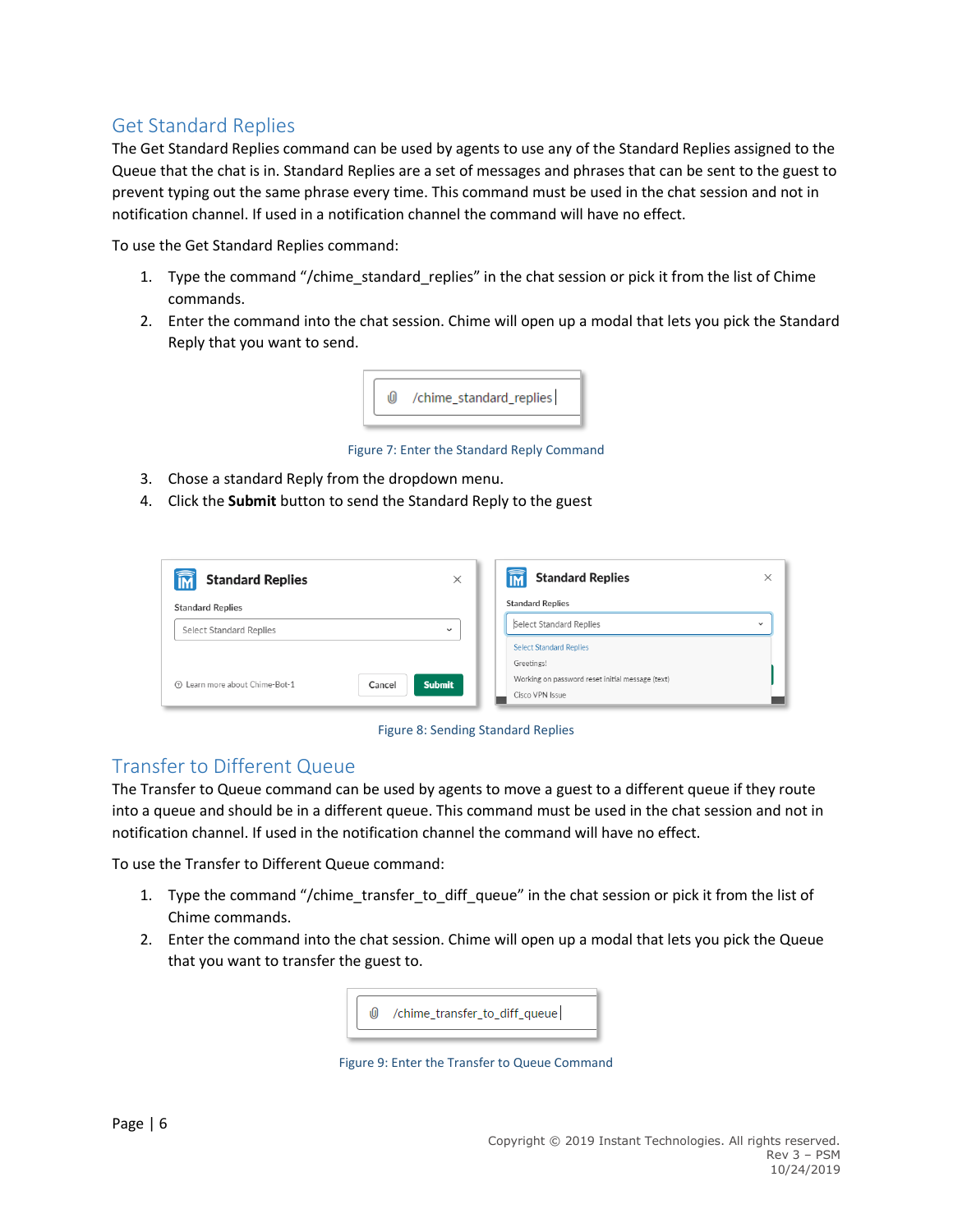- 3. Choose the Queue that you want to transfer the guest to.
- 4. Click the Submit button to transfer the guest to a new queue where they can route to another agent.



Figure 10: Transferring a Guest to Another Queue

#### <span id="page-7-0"></span>Assign Priority Pass

The Priority Pass command can be used by agents to give guests a pass that will send them to the front of the line when routing into the queue on their next chat session. This can be used if a guest needs to come back in for support after trying something, or if the guest is not available when the chat is connected and the agent needs to accept another chat session. This command must be used in the chat session and not in the notification channel. If used in the notification channel the command will have no effect.

To use the Assign Priority Pass command:

- 1. Type the command "/chime\_assign\_prioritypass" in the chat session or pick it from the list of Chime commands.
- 2. Enter the command into the chat session. Chime will notify you that the command was successful and notify the guest that they have been assigned a priority pass.



Figure 11: Assigning a Priority Pass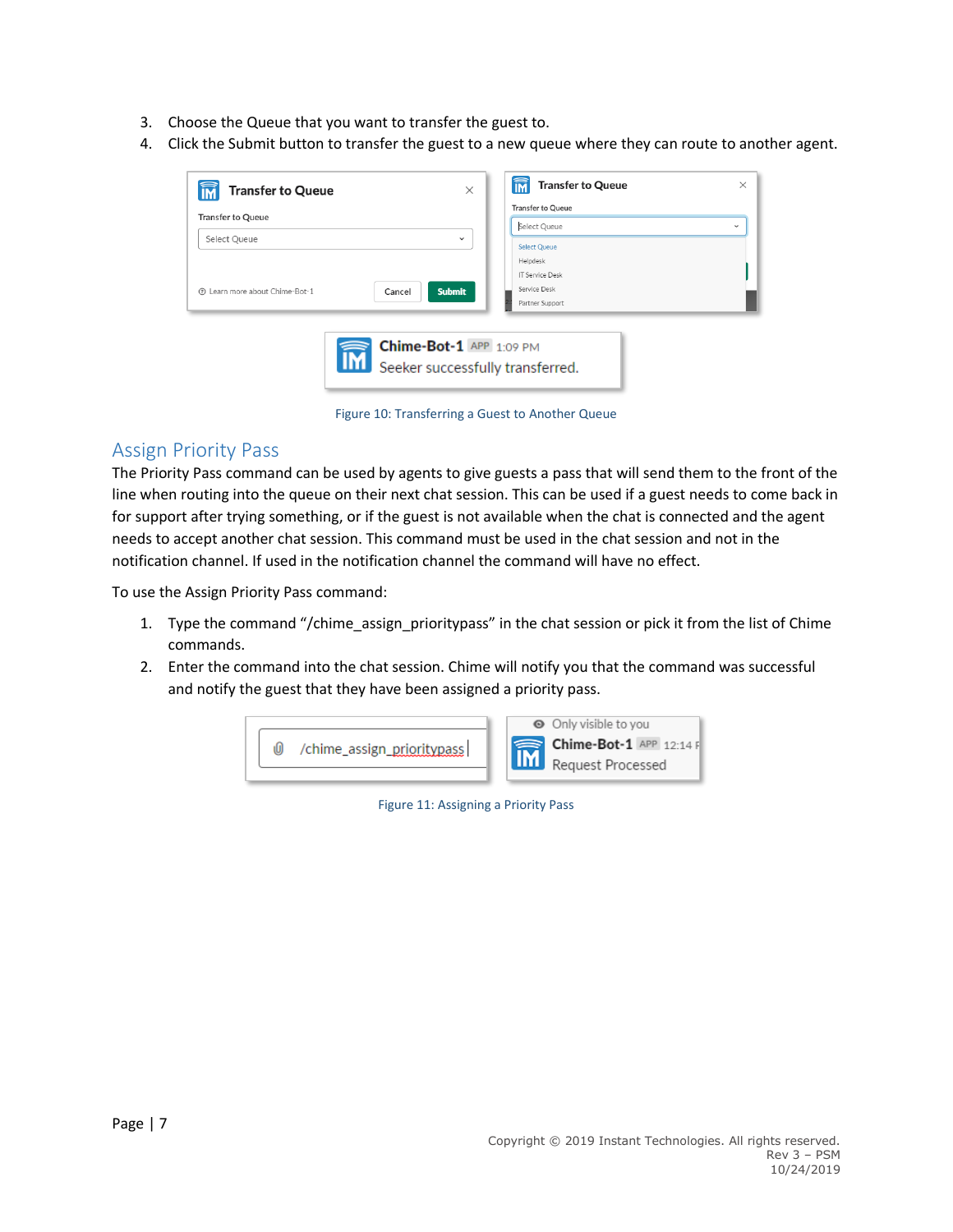#### <span id="page-8-0"></span>Wait for Reboot

The Wait for Reboot command can be used by agents to allow guests to restart their chat session and reconnect to the chat session immediately. This is useful if the guest needs to restart their Slack client, computer, or web browser to solve the issue they are having. This command must be used in the chat session and not in the notification channel. If used in the notification channel the command will have no effect.

To use the Wait for Reboot command:

1. Type the command "/chime\_waiting\_for\_reboot" in the chat session or pick it from the list of Chime commands.



Figure 12: Enter the Wait for Reboot Command

- 2. Enter the command into the chat session. Chime will notify both agent and guest that the guest is able to reconnect for the next 15 minutes.
- 3. Wait for the guest to disconnect from the chat session and reconnect after.

| Chime-Bot-1 APP 12:16 PM<br>Waiting For Reboot: Seeker can can now disconnect from chat and rejoin in the next 15 mins. |
|-------------------------------------------------------------------------------------------------------------------------|
| Waiting For Reboot: Please wait while seeker reconnects.                                                                |
| • Only visible to you                                                                                                   |
| <b>Chime-Bot-1</b> APP 12:16 PM                                                                                         |
| Request Processed                                                                                                       |
|                                                                                                                         |



Figure 13: Guest Rebooting and Rejoining the Chat Session

4. Once the guest reconnects, resume the chat session.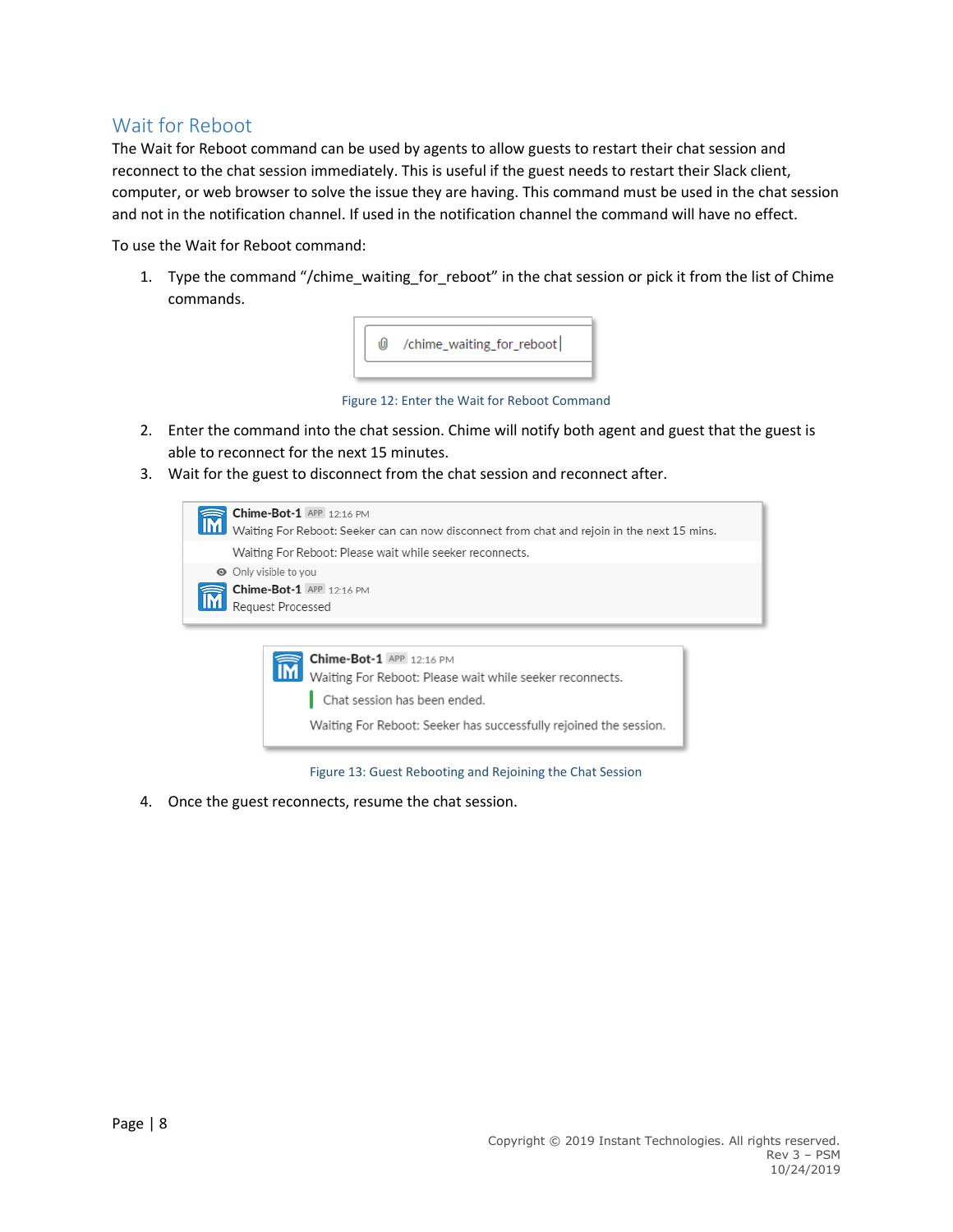## <span id="page-9-0"></span>After Chat Work Mode

The After Chat Work Mode command can be used by agents to temporarily disable new chat session notifications after you have finished a chat session. This command must be used in the notification channel and not in a chat session. If used in a chat session the command will have no effect.

To use the After Chat Work Mode command:

- 1. Type the command "/chime\_acw ON" in the chat session or pick it from the list of Chime commands.
- 2. Enter the command into the chat session. Chime will notify you that the command was successful and you will not receive any more chat notifications.



Figure 14: Turning On After Chat Work Mode

- 3. Once you are done using After Chat Work Mode, type the command "/chime\_acw OFF" in the chat session.
- 4. Enter the command into the chat session. Chime will notify you that you are no longer in After Chat Work Mode and you will be able to resume accepting chat sessions.



Figure 15: Turning Off After Chat Work Mode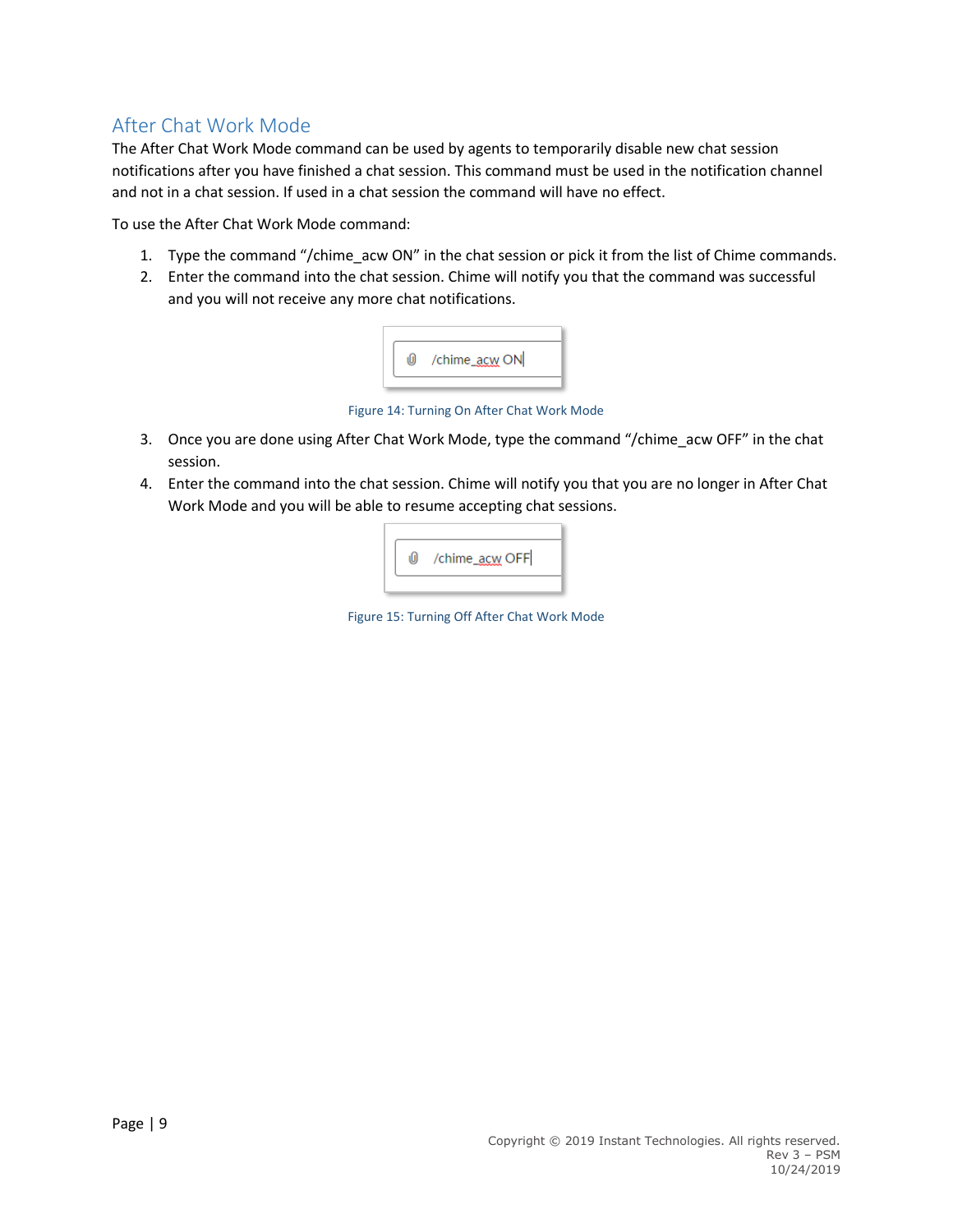## <span id="page-10-0"></span>Using the Session Details

During chat sessions, agents have access to Session Details. The Session Details give agents additional information about the chat session as well as tool to better help the guest. By default, a button will appear in the chat conversation once it is accepted labeled **Session Details**. If you click the button it will open up the Session Details in a web browser.



#### Figure 16: Session Details Button

There are five tabs in the Session Details window: Details, History, Replies, Files, and Notes & Tags. This section will go over each tab and all of the features and functions available to agents in the Session Details window.

#### <span id="page-10-1"></span>Details

The Details tab is the first tab that an agent sees in the Session Details when connected with a guest. This window shows details about the guest, such as their name, question, contact information, wait time, and chat content.

| $\equiv$ Details    | jsmith@chime - Details                                                                                                                                                                                                                                                                                                                                                                                |                                            |
|---------------------|-------------------------------------------------------------------------------------------------------------------------------------------------------------------------------------------------------------------------------------------------------------------------------------------------------------------------------------------------------------------------------------------------------|--------------------------------------------|
| G History           | Agent                                                                                                                                                                                                                                                                                                                                                                                                 | pmadden@instant-tech.com                   |
| <b>A</b> Replies    | Queue Name                                                                                                                                                                                                                                                                                                                                                                                            | IT Service Desk (Slack)                    |
| $\mathscr{D}$ Files | Seeker Email                                                                                                                                                                                                                                                                                                                                                                                          | jsmith@chime                               |
|                     | <b>Seeker Question</b>                                                                                                                                                                                                                                                                                                                                                                                | How do I get rid of a "no signal Message"? |
| Mote & Tags         | <b>Session Guid</b>                                                                                                                                                                                                                                                                                                                                                                                   | 3a5cd8da-695a-4617-8fdc-b72dbdf82e43       |
|                     | <b>Session Started</b>                                                                                                                                                                                                                                                                                                                                                                                | 11:21 AM                                   |
|                     | <b>Wait Time</b>                                                                                                                                                                                                                                                                                                                                                                                      | 1 min 58 sec                               |
|                     | <b>Chat Content</b><br>IT Service Desk (Slack): [11:21 AM (21 Oct)]<br>Thank you for contacting Help@IBM. Please describe your issue.<br>IT Service Desk (Slack): [11:22 AM (21 Oct)]<br>Please wait while we find the next available advisor.<br>Waiting position: 1<br>IT Service Desk (Slack): [11:23 AM (21 Oct)]<br>Please wait while we find the next available advisor.<br>Waiting position: 1 |                                            |

Figure 17: Details Tab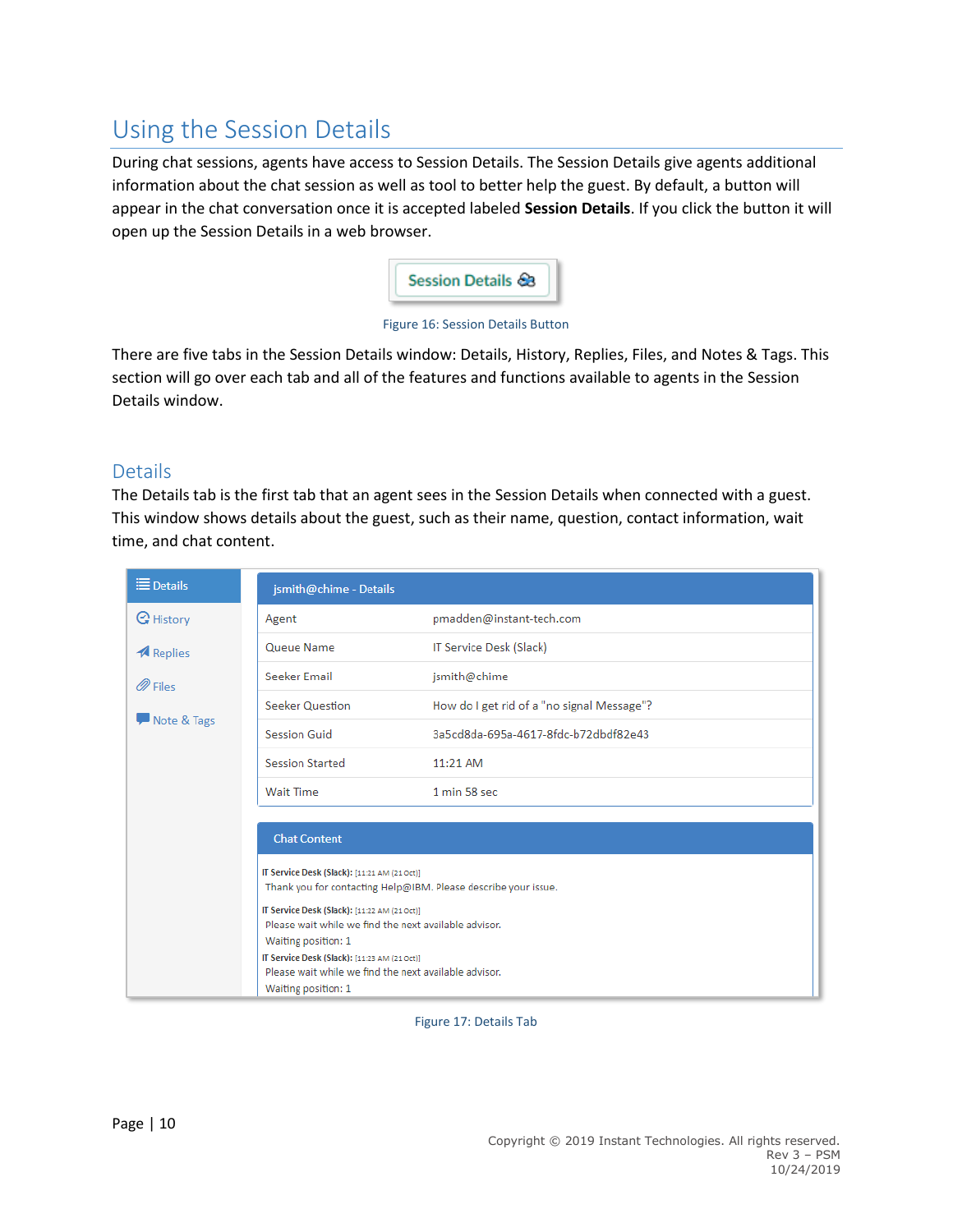### <span id="page-11-0"></span>**History**

The History tab shows the previous chat conversations that the guest has had. **Click on the button** to view previous chats that the guest has had.

| <b>E</b> Details                   | jsmith@chime - Seeker History |                                                 |                       |                           |      |
|------------------------------------|-------------------------------|-------------------------------------------------|-----------------------|---------------------------|------|
| <b>Q</b> History                   | Date                          | ÷<br>Question<br>٠                              | <b>Advisor</b>        | ÷<br>Session $\triangleq$ | View |
| <b>A</b> Replies                   | 10/18/2019<br>05:32:39        | I need help restarting my printer               | NA.                   | 5991                      | G    |
| $\mathscr{D}$ Files<br>Note & Tags | 10/17/2019<br>09:41:46        | My coputer won't restart                        | Paul Smith<br>(Slack) | 5986                      | Q,   |
|                                    | 10/17/2019<br>09:16:46        | My computer keeps getting a blue screen         | <b>Watson Bot</b>     | 5980                      | G    |
|                                    | 10/17/2019<br>09:01:58        | How do I connect to the printer over<br>network | <b>NA</b>             | 5977                      | G    |
|                                    | 10/17/2019<br>08:42:02        | Password Reset please                           | <b>Watson Bot</b>     | 5974                      | G,   |

Figure 18: History Tab

#### <span id="page-11-1"></span>Replies

In the Standard Replies tab, agents have access to the standard replies that have been added to the queue that they are in. **Click on the button** to send a standard reply message to a guest. Additionally, you can **click on the button** to edit the standard reply before you send it. **Note: Standard replies must be added to queue settings by a manager or administrator.**

| $\equiv$ Details    | <b>Standard Replies</b>                                 |                                          |  |
|---------------------|---------------------------------------------------------|------------------------------------------|--|
| <b>G</b> History    | Name                                                    | <b>Body</b><br>ê.                        |  |
| <b>A</b> Replies    | <b>Cisco VPN Issue</b>                                  | I see that you need some help with your  |  |
| $\mathscr{D}$ Files | Greetings!                                              | How can I help you?                      |  |
| Note & Tags         | Working on password reset initial message (text)<br>-0. | Can you please provide me with your empl |  |
|                     | Total:3                                                 |                                          |  |

Figure 19: Replies Tab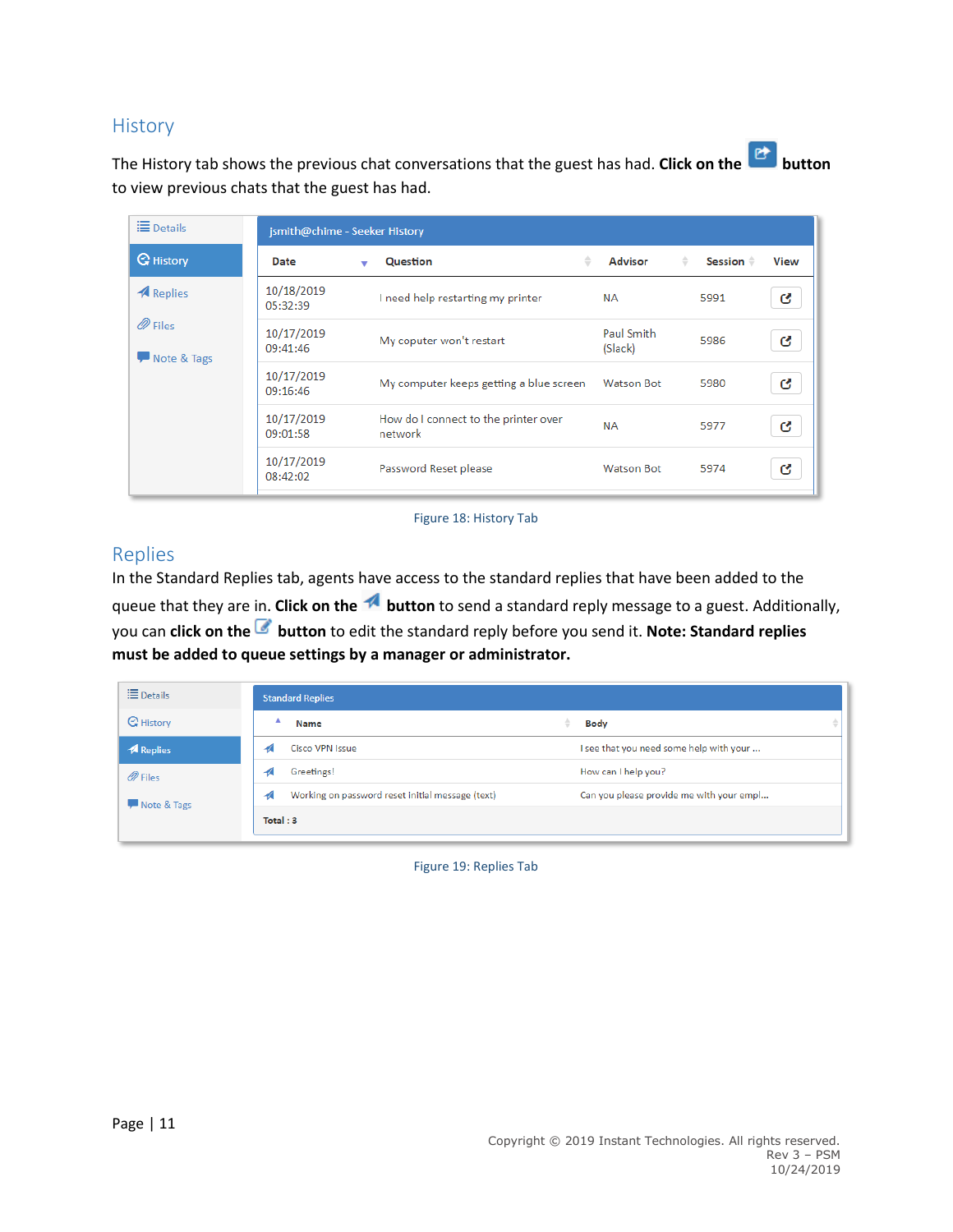### <span id="page-12-0"></span>Files

Any files that have been uploaded in the chat will be located in the Files tab. Agents have the ability to send documents and pictures to guests, and guests can send files to agents as well. **Click on the 'Upload' button** to send a file to a guest. Click on the 'Refresh' button to reload the list of files, if any have been uploaded.

| $\equiv$ Details    | <b>Uploaded Files</b> |         | $\sigma$ Refresh<br><b>O</b> Upload |  |
|---------------------|-----------------------|---------|-------------------------------------|--|
| <b>G</b> History    | chimeplugin.zip       | 851 KB  | 玉                                   |  |
| <b>A</b> Replies    | NewTestPlan.docx      | 19.0 KB | 玉                                   |  |
| $\mathscr{D}$ Files | <b>Total Files: 2</b> |         |                                     |  |
| Note & Tags         |                       |         |                                     |  |

Figure 20: Files Tab

#### <span id="page-12-1"></span>Notes & Tags

In the Comments & Tags section, attach session tags to the session and comments will all show up in chat history.

| $\equiv$ Details            | <b>Comments &amp; Tags</b>                                                                       |
|-----------------------------|--------------------------------------------------------------------------------------------------|
| <b>G</b> History<br>Replies | <b>Session Tags:</b><br>۰<br>$\mathbf{v}$<br>Select a session tag<br><b>PRIORITY-PASS-USED X</b> |
| $\oslash$ Files             | <b>Comments</b>                                                                                  |
| Note & Tags                 | Chat session went well and all customer issues were solved<br><b>Add Comment</b>                 |
|                             |                                                                                                  |

#### Figure 21: Notes & Tags Tab

**Click on the Session Tags drop-down menu** and pick a tag that fits the nature of the chat session. Then click the + button to attach the tag with the session.

**Add a comment** that describes what actions the agent took, or additional issues that the guest had. Ex: *I gave him a password reset and he is all set now, I gave her a license key for Microsoft Office…*